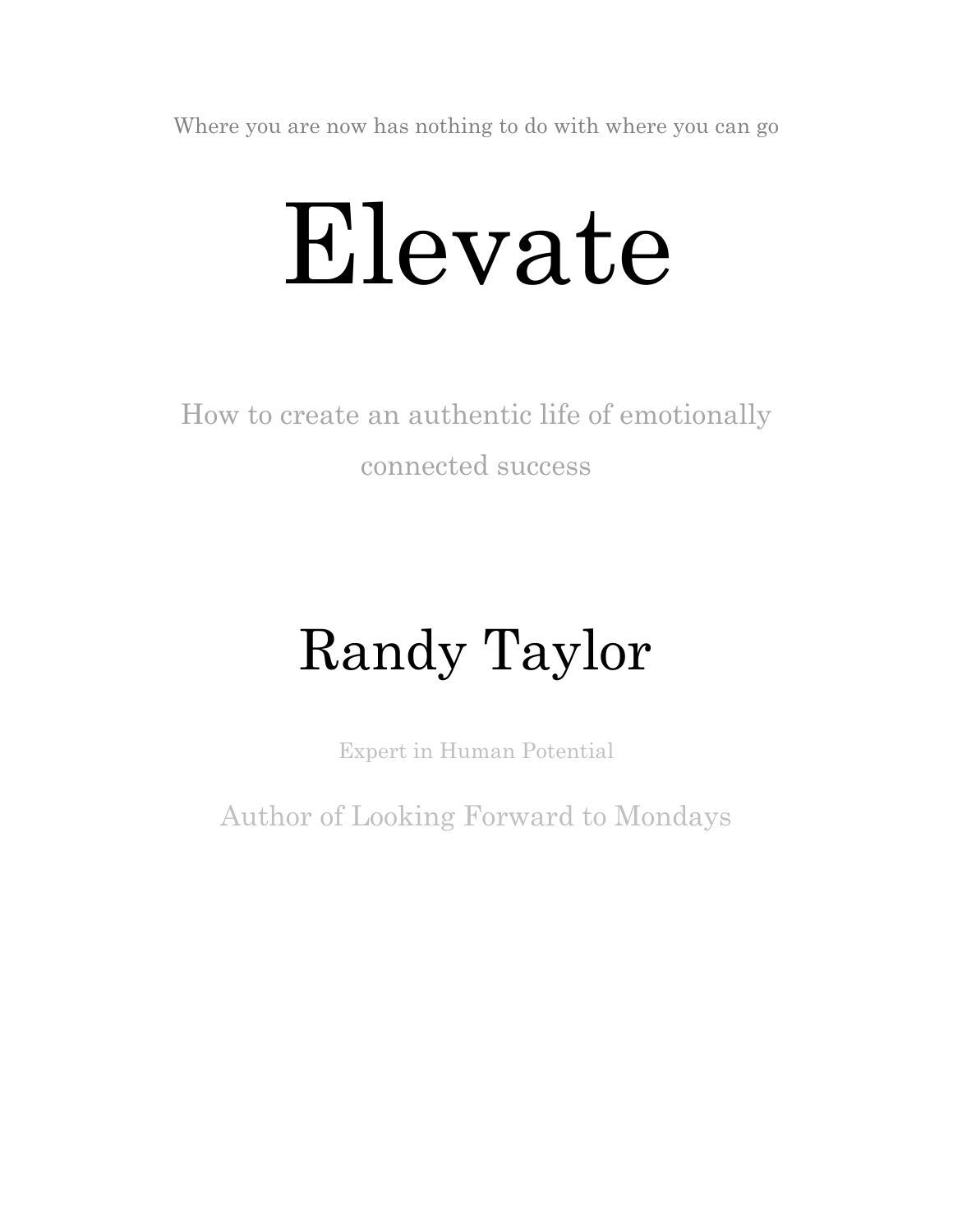#### *Contents*

| Introduction-pg 8                     |                                            |
|---------------------------------------|--------------------------------------------|
| The Magic Pill-pg 21                  |                                            |
|                                       |                                            |
| Story-pg 66The writer                 |                                            |
|                                       |                                            |
| Story-pg 85The boy who loved baseball |                                            |
|                                       |                                            |
| Story-pg 111 My name is Mattie        |                                            |
|                                       |                                            |
|                                       | Story-pg147The dream of two who became one |
|                                       |                                            |
| Story-pg 167The magic man             |                                            |
|                                       |                                            |
| Story-pg 186Son of a Preacher Man     |                                            |
|                                       |                                            |
| Story-pg 200Into the heavens          |                                            |
|                                       |                                            |
|                                       |                                            |
|                                       |                                            |
|                                       |                                            |
| Story-pg 257The barefoot boys         |                                            |
|                                       |                                            |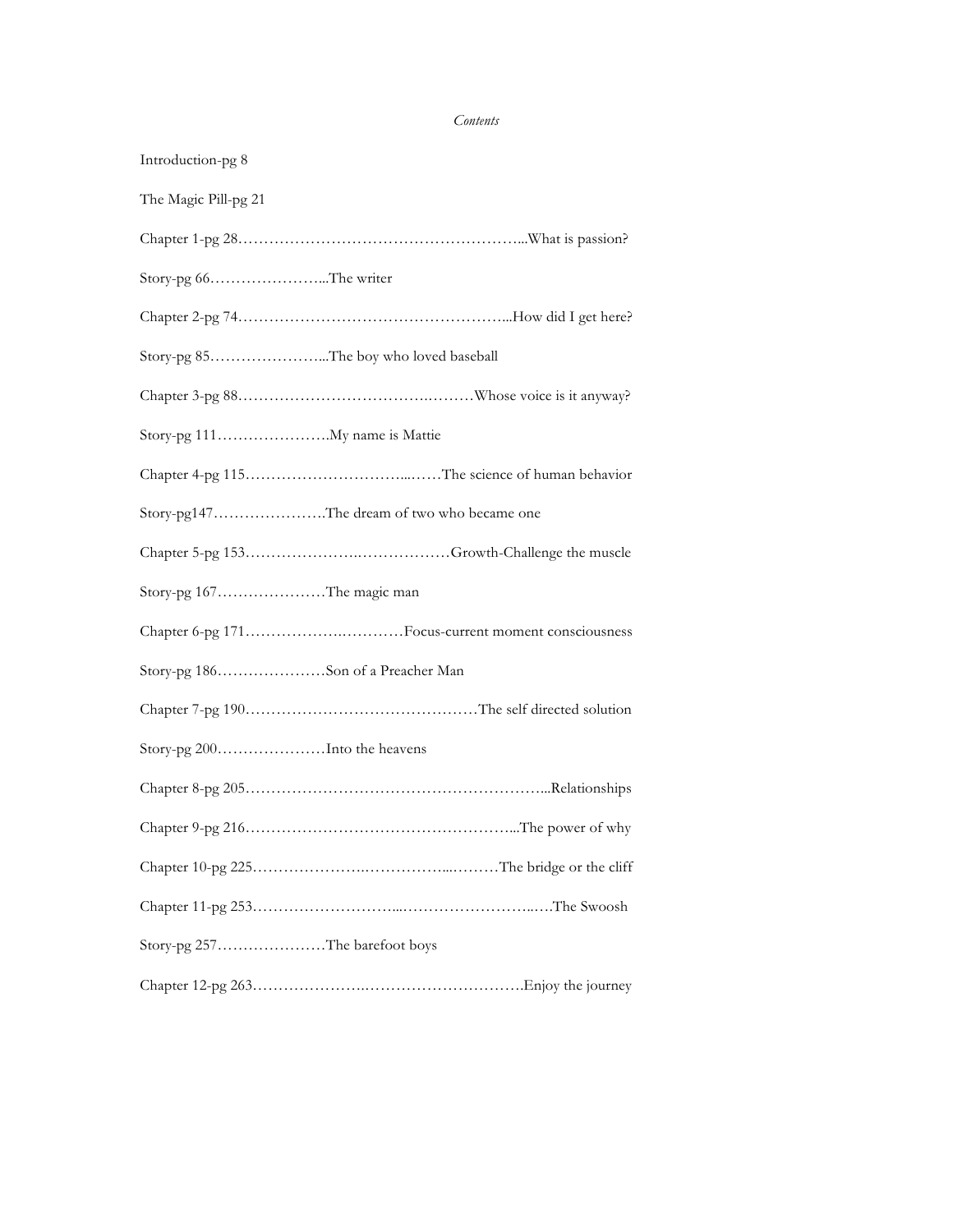To my family

I never dared dream this big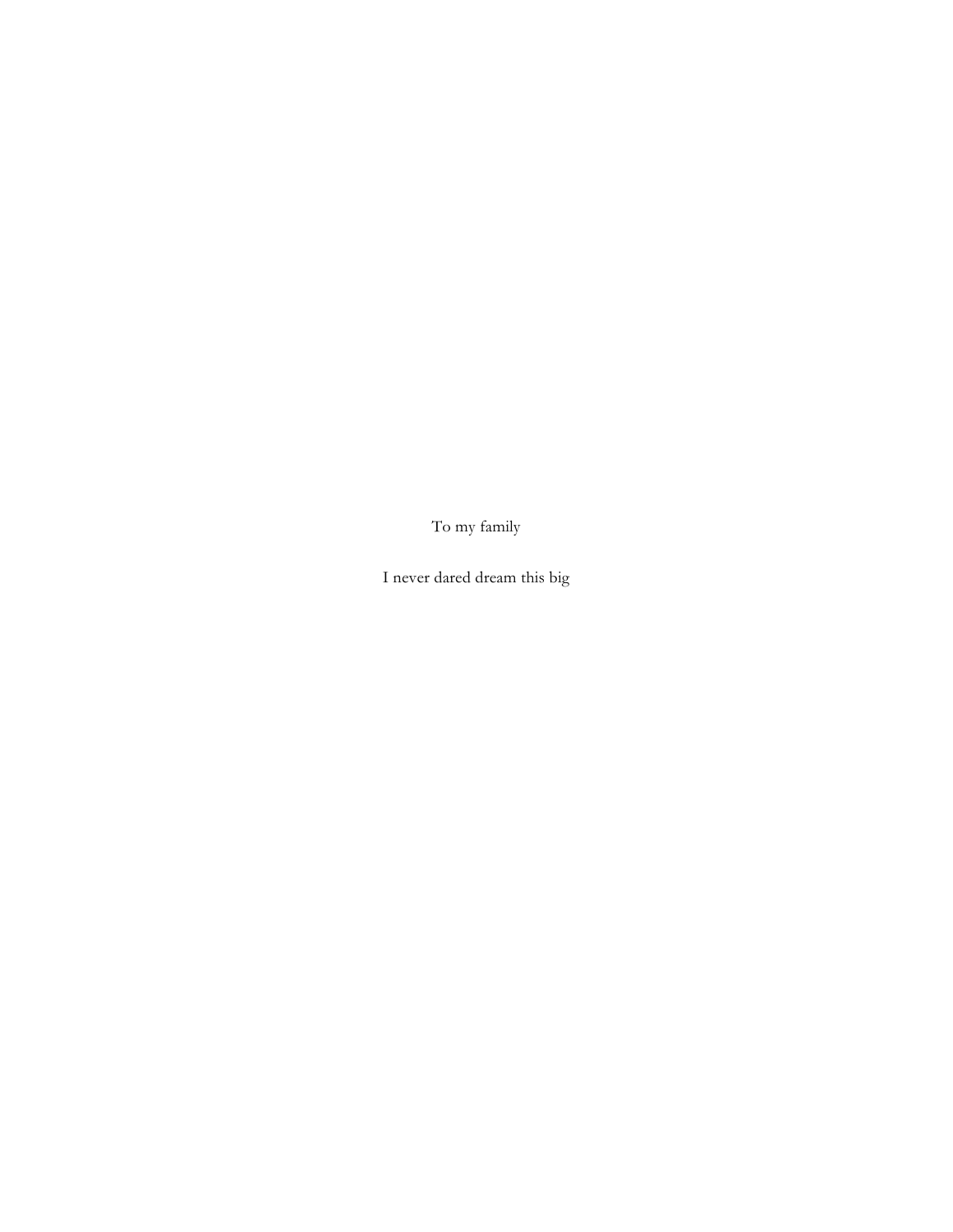### Introduction

*"When someone dies the Greeks don't write obituaries. They simply ask, did they have passion?"*

 want you to consider the following very carefully. The absolute majority of people believe that where they are is where they are meant to be. I want you to know with everything that is inside of me that there is another way. What if this is your one moment in time? This exact moment when opportunity is knocking, announcing that you have the ability to change anything and everything. This one moment when you are faced with the real choice of what you can accomplish with your life. Will you set aside this opportunity to become and have and go anywhere and live with purpose and passion or will you turn away and commit the rest of your life to wondering what this is all about? Here is what you must know. In the 4 ½ billion years that this rock has been spinning out here and of the almost 7 billion people on earth today, there has never been a you and there never will be again. What are you going to do with it? I

Something else to consider is that this very well may be the only time in your entire life when you make the commitment to dig down deep inside and draw out every ounce of intention and declare, "*I'm going to do this. I'm going to do whatever it takes to find out what I am truly capable of. I have decided that I am going to live my life with passion and purpose. I am capable of having the life that I want and need and crave. I will not stop until I have uncovered all that I am capable of and will continue on until I am living the life that I deserve. I am making a solemn promise to myself that I am not going to be one of those who are faced with the crushing question at the end of life, "What was this all about?" There is absolutely nothing I can't become and there is nothing that holds me to my current state. I have complete control over my destiny and I have the ability to change anything in this life that I choose. I will no longer look to just get through the day but I will get from the day. I am going to begin this process that will transform my life and become the person I am deserving of".*

Here is where we begin then; with a question. *"Do you love the life that you are living? Have you always wondered if you are capable of more"?* If the answer is yes, understand that you are not alone. One of the greatest psychological challenges today is to somehow connect with a knowing that our lives matter.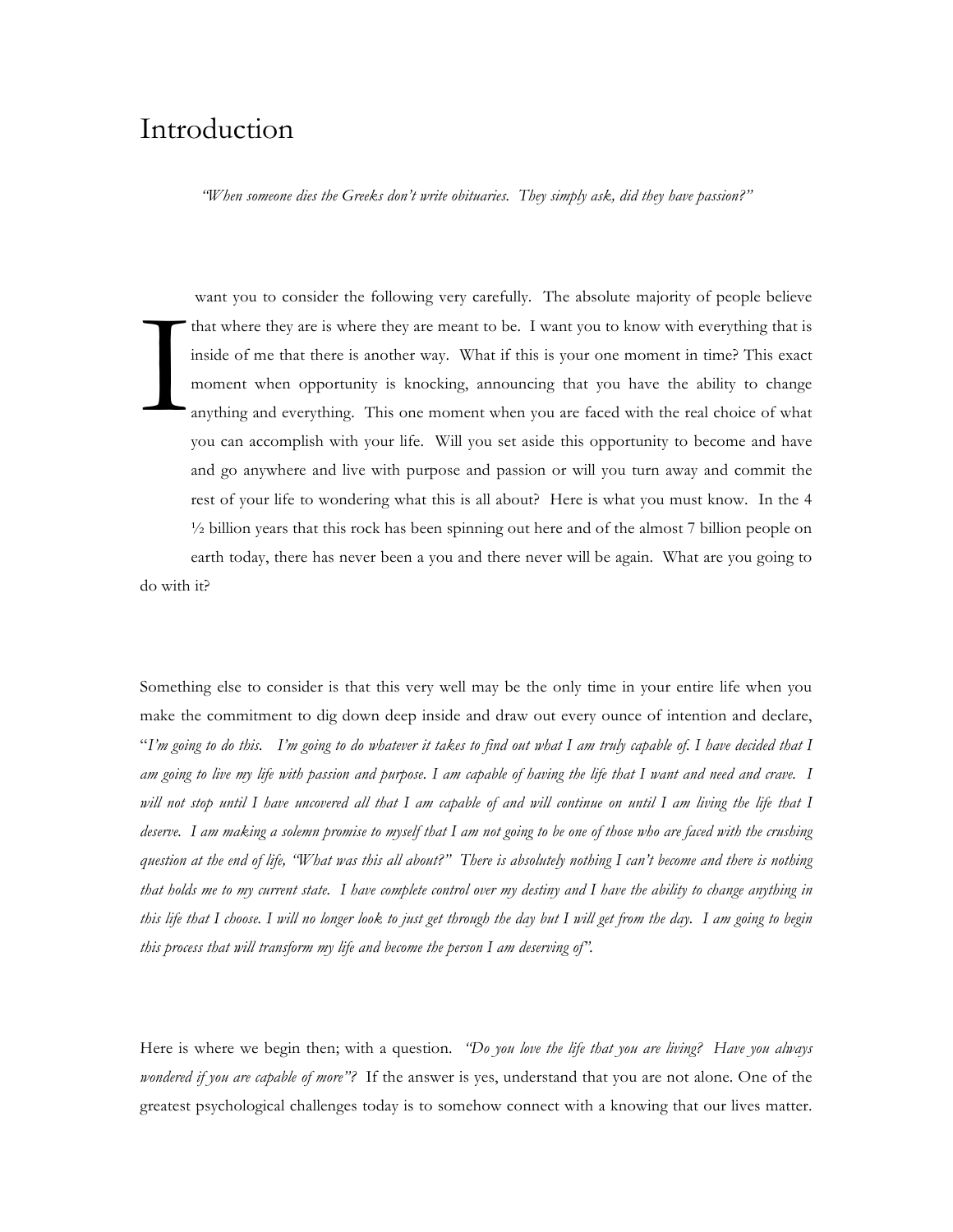That we count for something. That we in fact can live with purpose and passion and to know that we were created to leave our mark here. To know that our destiny is completely of our own choosing. You are completely unique and capable of becoming anything you set your mind to.

Sadly, the absolute majority has fallen into the trap of capitalism that states, *"If you trade your effort and give up tens of thousands of hours of your life, you will be given enough money to sustain yourself".* Recent surveys have shown that 84% of people currently employed said they would be open to looking for a new job or employer this year. 70% of college graduates stated that the number one reason they attended was to earn more money. In effect they are trading life for money. There is another way.

So what is passion? Can you draw a picture of emotion? Describe it in terms so that another will feel what you feel? The simple truth is that it is not possible, yet emotion, passion specifically, is the greatest energy source of mankind. Passion has launched great wars, left footprints on the moon, sparked life for countless billions, created art and song and dance and has been responsible for almost every great achievement of our species. The unique thing about passion is this. It can only be felt by the individual.

I hated the hand I was dealt early on in life and now I am so grateful for it. I can't put into words just how fortunate I feel today. I was born into poverty and parent alcoholism and lived on the streets. Because of what happened to me and where I was I felt broken and incapable. Then I began to ask a question that changed everything. That question, "*But what if they're wrong. What if where I am now has nothing to do with where I can go?"* is what started the process and took me from where I was to where I am.

I discovered that this was not a question that only applied to me. It was true for anyone. I am now driven every day to help as many people as I can to own this question. To do this. To believe in themselves more than they do now. To take that belief and use it to create a life of passion and purpose. To know why they are here. To become all that they are capable of and to not arrive at the end of life wondering what this was all about.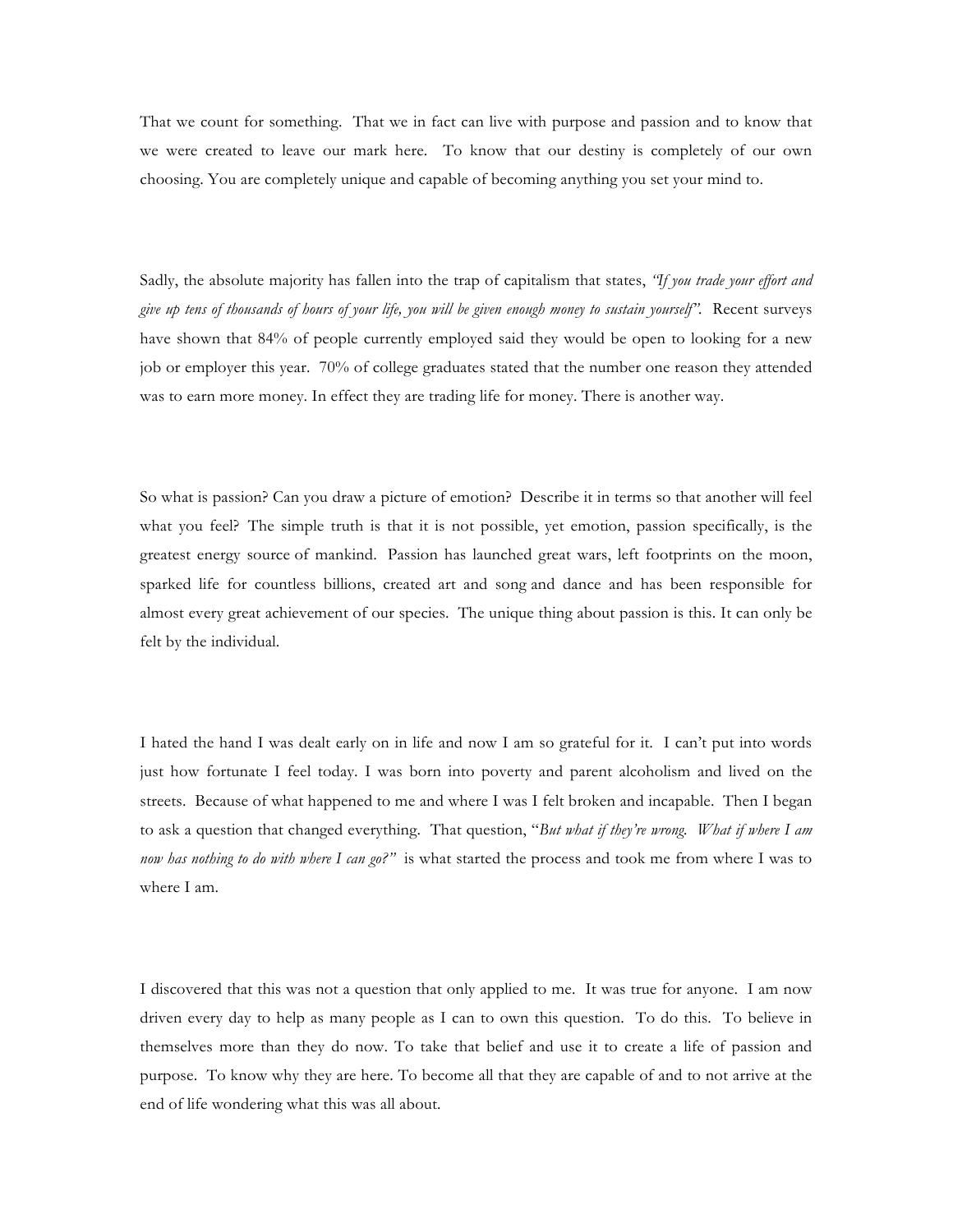I got away from where I was early on in life because I started to believe. Not in one cataclysmic explosion of belief but slowly over time. What happened was that one-day at a time this belief allowed me to travel all the way to normal. Normal being a regular lemming of society marching along, going to work each day, paying my bills, raising my family and wondering what this was all about. My belief had grown so much that I started to question everything. I started to search for what *I* really wanted out of life. I started to throw out the rules and dream bigger dreams. After all, the rules when I was young that said I would not amount to much were wrong and I began to wonder if just maybe these new rules were as well. Guess what. They were. As a result of the process of growing my belief, I was able to go from the streets to a job to the very top in broadcasting and now to lecturing and coaching some of the top leaders and corporations in the world.

I do what I do every day because I am driven to help you to drop kick these rules to the curb and to believe in yourself more. To just believe in yourself. To believe you can achieve anything you can imagine and live with passion. To believe you can grow your business. To believe you can improve your health and relationships and your ability to make a difference and change this world. That's why I do what I do. That's why I have dedicated my life's work to this and why I wrote this book. That is why I hope with ever ounce of my being that you do this. My ultimate goal is that this book is what causes you to head down the road of discovery and find what it is your heart beats for. Know that I will be waiting every day for the e-mail that will come from you proclaiming that you did it. That you are part of that growing trend of people who living an authentic life and achieving all they are capable of. The stories of the people I work with that end up in a place they never imagined are what provide the fuel for me every day.

While the choosing of the scenes from the movie of our lives is ultimately of our own choosing, the criteria for a life well lived is to live and have lived with passion. Today so many people are toiling and getting "*through"* life rather than getting from it. At 28 years old I walked away from a job I should have felt fortunate to have to start in radio part time at \$4.25 an hour. At the time others thought I might be showing signs of instability. Those voices diminished over time and eventually I reached the very top in my field. At 47 when I turned the microphone off for the last time to jump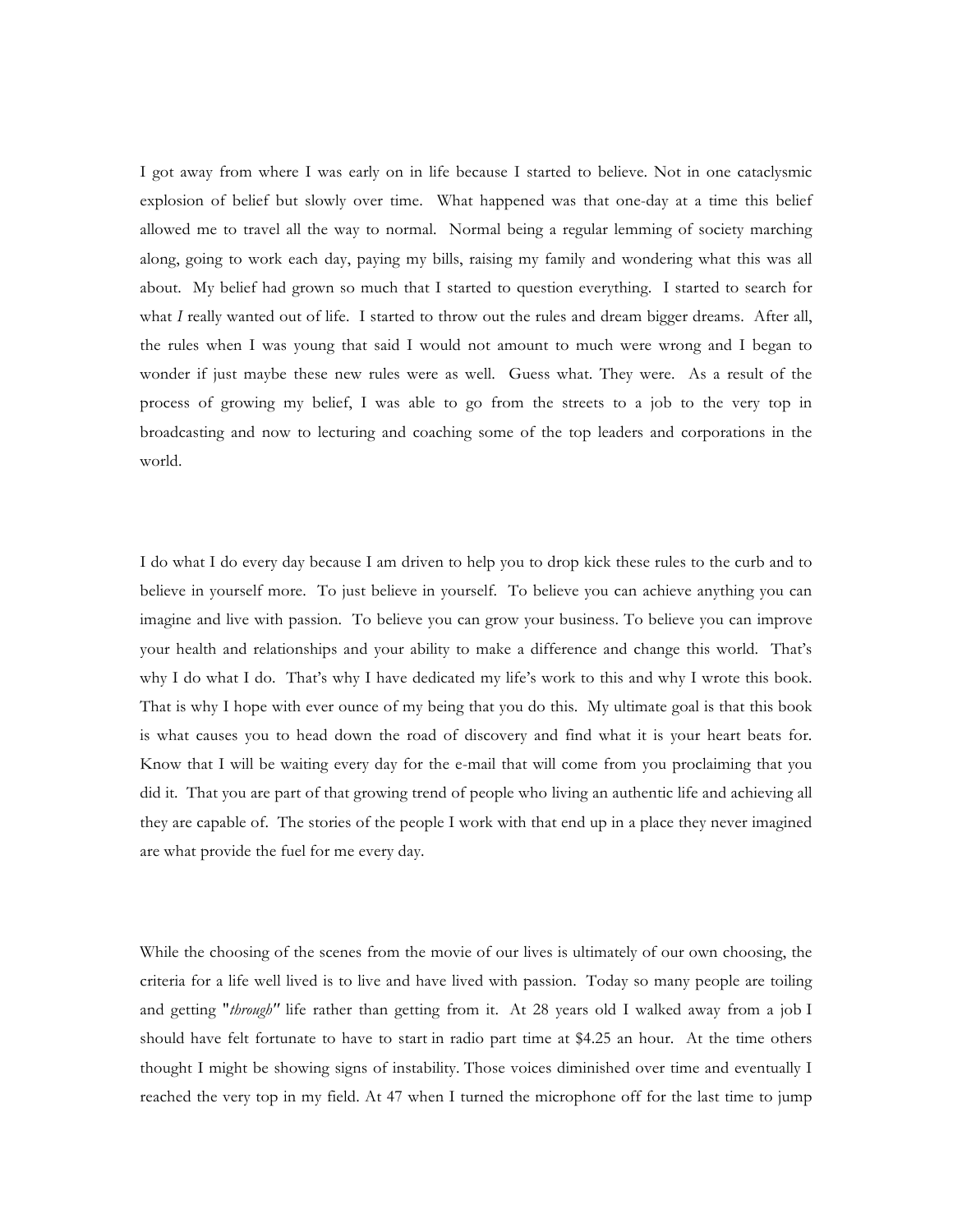off that cliff again to pursue this fantastic line of work, the term *"mid life crisis"* was bantered about. I sensed at the time that measurements were being taken to fit me for a white coat. To an outsider what I was doing looked absurd and out of reach. Looking back now I can say, of course it looked like that to them. They were not the one with passion. They were not driven as I was driven. They did not feel what I felt. Sadly, for most the very offering of logic from the naysayers of the world espousing all the reasons why this or that may not work, is what causes the flame of passion to flicker and go out. When the flame dies, with it goes the promise of living the life you were deserving and pushes you through the turnstile of the masses to simply trade life for money.

What this process is designed to do is to help you to go deep inside of yourself to discover your passion. The contrast of the life you are deserving of and the one you may be experiencing now will be more than you dreamed possible. Once you define your goals in life and find your passion, never expect the world to understand. They can't. Your passion and your emotionally connected goals are yours and yours alone.

One of the great traps society has laid is the notion that a sufficient amount of money equals success and happiness. I can tell you from the countless clients I have worked with over the years who for all intense and purpose have "made it", show up lost and broken and without purpose. I have had many sit in my office earning well over \$1 million a year, who, when we begin talking about purpose and passion in life they get tears in their eyes. The truth is that the world is full of miserable rich people. What I am speaking of is not a repudiation of wealth. On the contrary we are all deserving of great wealth at the service of others while in the pursuit of our dreams. The caution I do have against wealth for wealth's sake is to ask *"what are we willing to pay for it"?* A great many of those who have achieved great wealth would tell you in a quiet moment that they paid too much. It cost them their sense of purpose and passion and wonder. Sadly it also cost them their health and family and community and legacy. The price they paid was too much.

Four great words that sum up what our goal in life should be, echo across the ages. Those words are etched in the pages of the American Constitution. They align the compass of our life's direction to grab hold of all that we are deserving of. Those words are, *"The pursuit of happiness".* In the simplest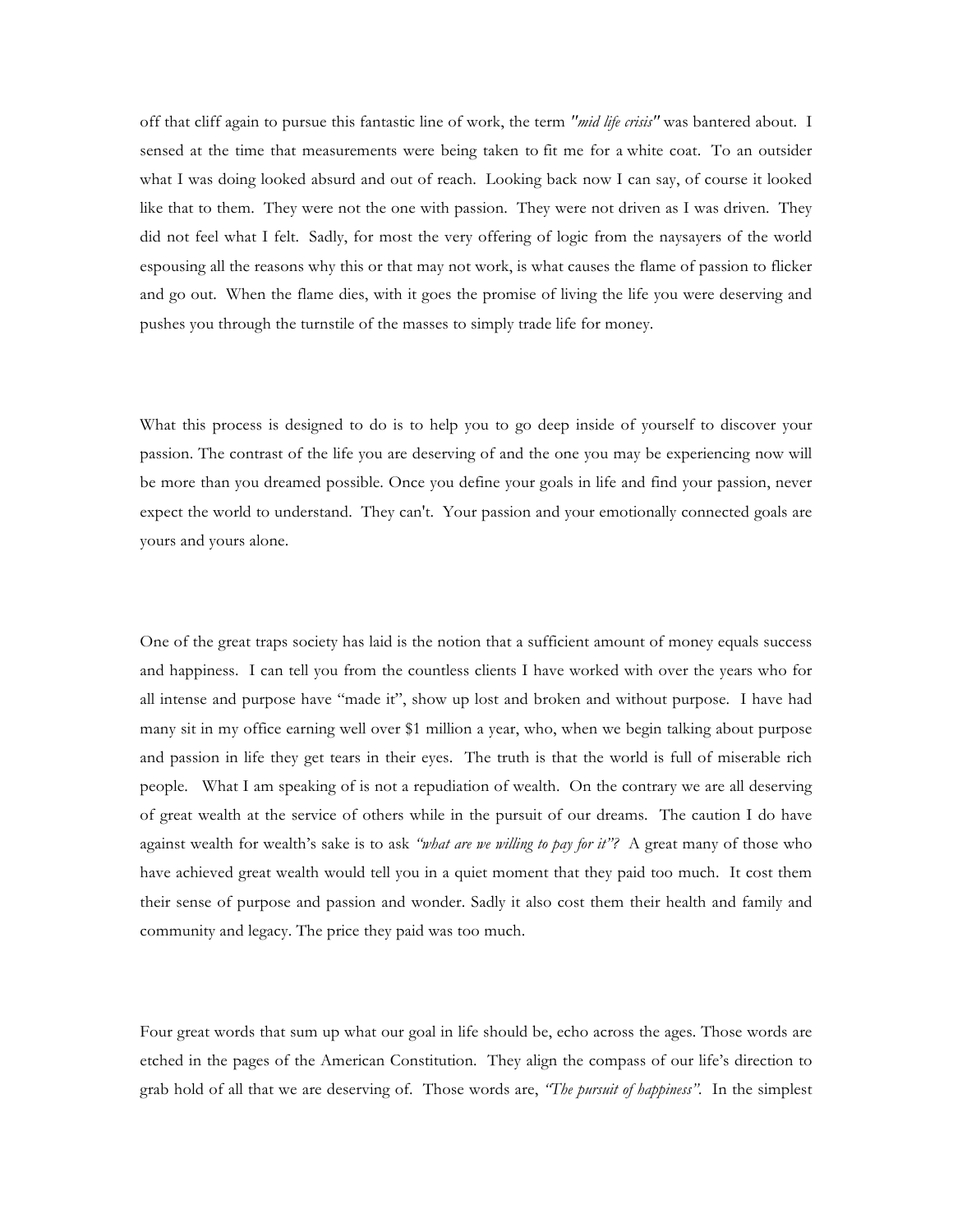terms that's really what this process is all about. To discover your true goals and passion. To live it. To understand that this is truly what the pursuit of happiness is all about. Many would have the question, *"Sure, but is this possible for me"?* 

It is a fact that it is possible for every one of us to arrive at this destination. What I will also tell you from the outset is that this will not be easy. Gaining the ultimate prize in life never is. Everything that is worth having is worth working for. There will be challenges and setbacks. Sacrifices and doubt. Ask this question, *"What is the alternative"?* Consider for just a moment of what would it feel like one day at the end of your time here to realize that you never lived the life you were capable of? Coming to the sad realization that it's over and you never really tried.

Jim Rohn once said,

#### *"We will all pay one of two pains in life. The pain of discipline is small. The pain of regret is huge".*

Make the decision to not pay the latter. It is *this* pain beyond all else that I am driven to help you avoid.

Getting from where you are to where you want to be will involve a process. One of the greatest gifts to come from my work coaching thousands of individuals over many years has been to learn in real time what steps are necessary to create real lasting change that can make anything possible for you. Possible for anyone.

The first step in discovering your own passion and vision in life is to begin first by tracing back your journey of how you got here. It is not possible to make the necessary steps to go *"there"* if we don't first understand how we got *"here".* There is a core process of success that is true for us all. This is a question that I pose to every audience I speak to. *"If you set a goal, find out what is necessary to achieve it, begin to invest in the activity and you don't stop any goal in life is possible".* Every single time with every person in the audience the answer is a resounding yes. That is an absolute. What stops us is what I now know to be the greatest nemesis to mankind. It is the voice in our head that is constantly challenging everything that we desire. This *"voice"* is not something that we are born with. It is a voice created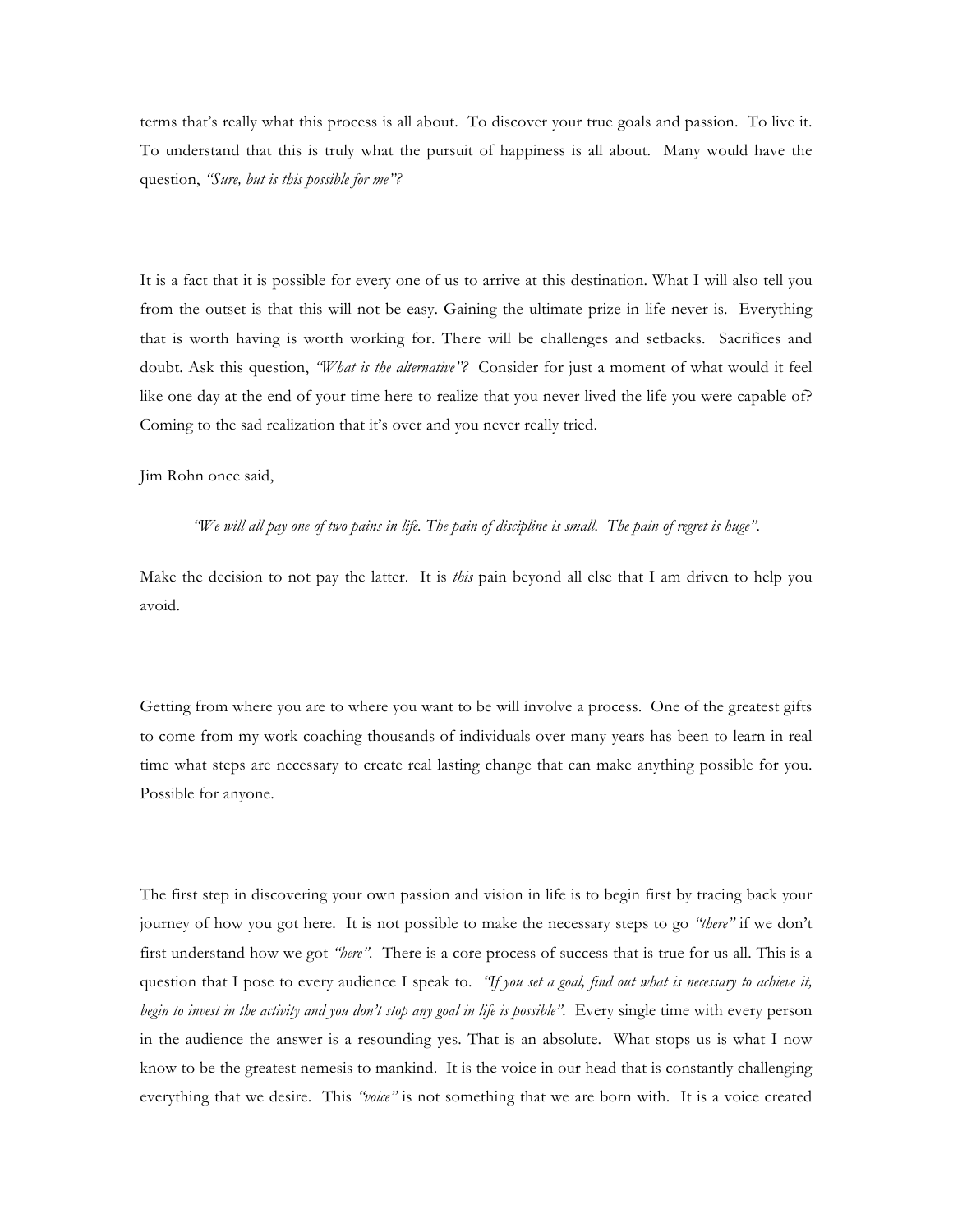from hundreds of thousands of impressions from the world around us through personal experience. This *"voice"* is responsible for implanting the doubt into our minds. It is the subversion of our belief that creates the greatest challenge and in the end is responsible for countless millions not achieving what they were capable of or living the lives they deserved. It is not possible to win the war if you first don't understand the enemy. You will come to know that the great dream slayer that has beaten you back thus far is nothing more than a thought.

If you already know what your passion in life is, you will have succeeded in taking the first giant step towards living an authentic life. If you don't know what it is, this process will help you uncover it. It is of critical importance to know this. Living a life of passion and connecting to our own authentic goals is not something that is possible for some. Passion is inside of each and every one of us. Here is what I know for sure. It's inside of *you.* Passion after all is the foundation of life itself and the magic elixir that provides the energy that makes everything possible. One of the pitfalls of the way our society is structured is that almost everything we do in life is related, equated and crossreferenced with our "job". That three letter word is responsible in a very large way to causing the disconnect from living with passion for the majority.

Passion is not a job you see. Passion is a *"love of".* Passion is a love of people or numbers, animals or technology, travel or health, children or philanthropy, storytelling, art or song or dance. Passion is the expression of the emotion that is evoked when partaking in what your heart beats for. A *"job"* is merely the societal capitalistic structure that allows us to derive income from the exchange of goods and services while engaging in what we love. Why not allow your job to sustain you while engaged in the pursuit of happiness? It makes me smile to think back to the last time I had a "job". It was 29 years ago. Prior to that I was one of those who kept trading life for money, moving from one employer to another in search of an answer that would create the emotion. I kept hoping that the change of scenery or an increase in salary or a new boss would be the magic pill I was looking for that would light my fire of passion.

29 years ago I embarked on a journey into the world of entertainment through radio and television. For 20 years I loved every minute of it and as a result it was never work. 9 years ago I turned off the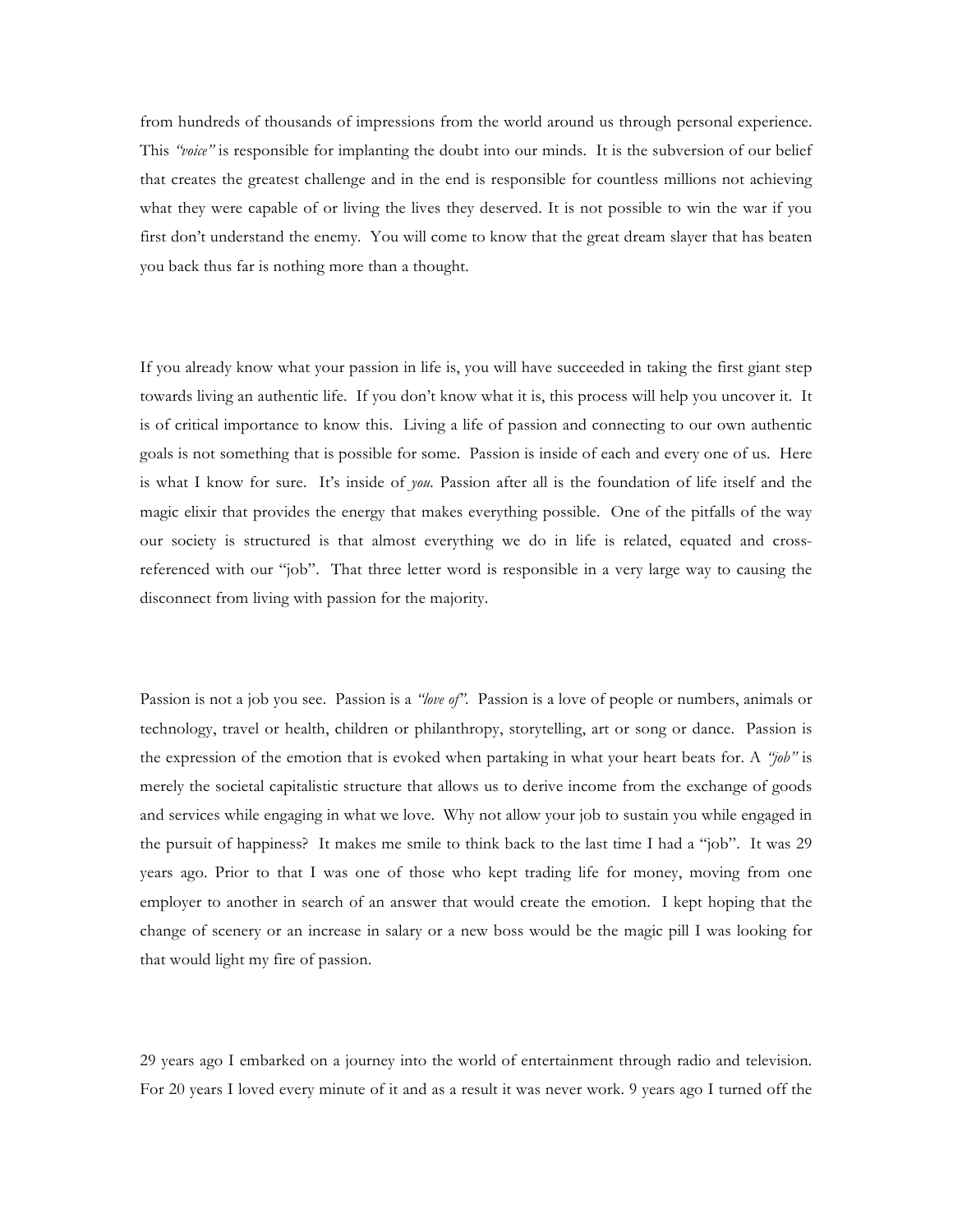microphone for the last time and left to do this. That move allowed me to push the passion meter even higher to involve my life in this most fascinating world of helping others achieve their dreams. Here is what I can tell you with total certainty. I have not worked a day in the past 29 years. I should also note that I was able to do all this with only a grade 10 education.

Along the path towards personal fulfillment and living a life of passion there will be changes you will likely need to make that will allow for this transformation. Nothing is as simple as *"there it is"* now go and get it. You are likely aware of the phenomenon of the book and documentary from a few years back called The Secret. It of course detailed the philosophy behind the Law of Attraction. Many people were initially drawn in, fascinated and motivated by it. The law of attraction is absolute. The book and documentary however oversimplified it to a point of distraction. Esther Hicks who was in the original version and then pulled out early on over the media over-hype, clarified what it takes to use the law of attraction I think better than I have ever heard it put. She said, *"It would be easier to be hearing these words* (the philosophy of the law of attraction*) if they had come to you on your first day of life experience but they are not. You've been here for a while".* Ah, there lies the true answer. We've been here for a while. The *"been here for a while"* has allowed for the intake of tens of thousands of hours of audio and video from the world around us. This information and the experiences we have all had have done two things. They have filled the sub-conscious mind with great information we can make use of. They have also filled our heads with a great deal of psychological baggage that we carry around with us everyday. This baggage in effect is the voice we hear inside of our heads every day, all day long.

This voice natters on as to why this won't work, or why this is too hard or why we don't have what it takes to lead the life we are deserving of or have always wanted. The great news is that there is tremendous science behind human behavior, detailing the intake and storage of information, how it affects our current and future decisions and how it can be altered to serve us rather than tear us down. There is also an incredibly strong chemically addictive process linking emotions to behavior that must be controlled if we are to gain dominion over our lives. We will talk in great detail of this behavioral science and how to use it to our advantage. In the end the most powerful component of true authentic success comes down to three words. They are, *"Belief, belief, belief".*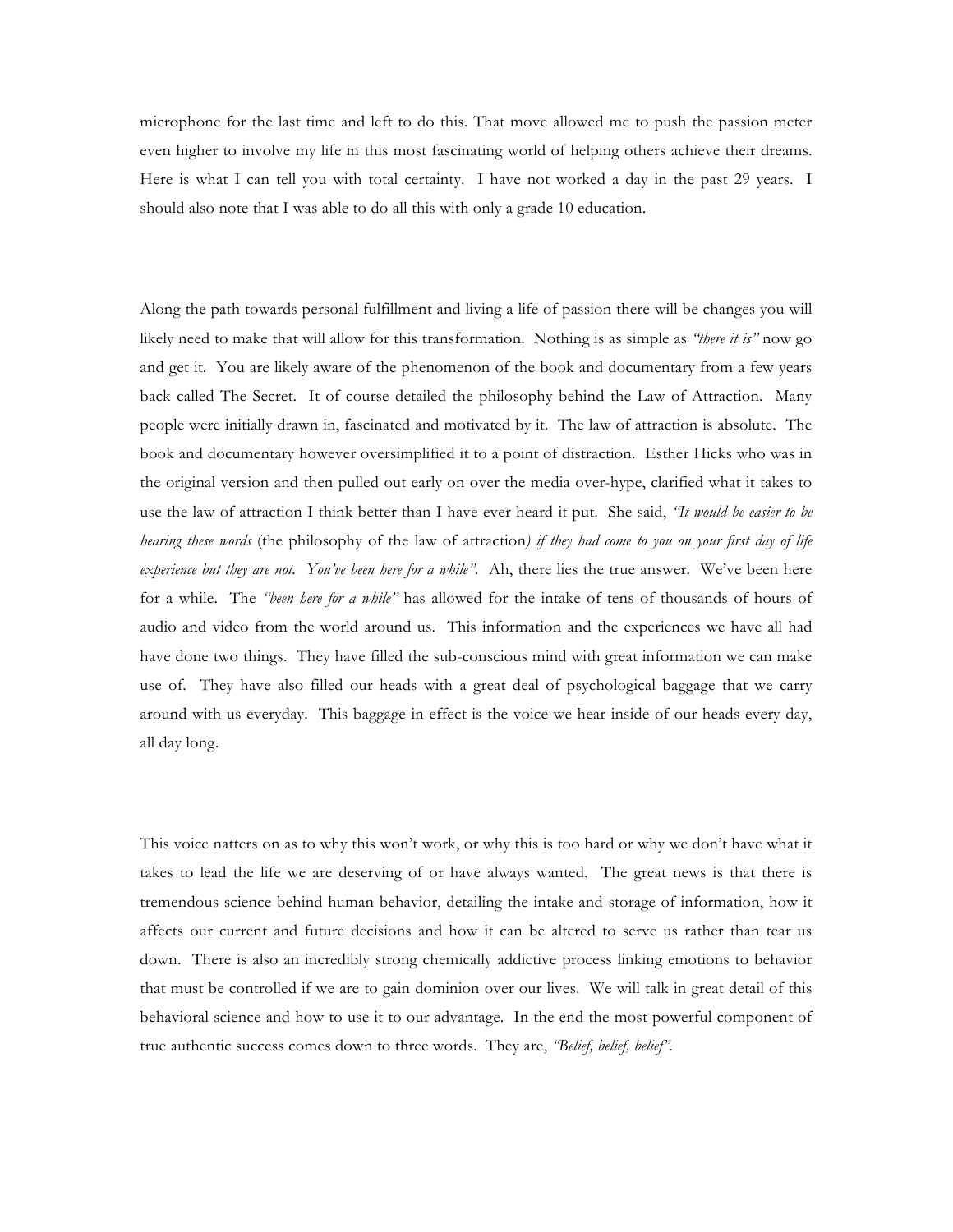Once you have uncovered your passion and vision in life the real work starts of how to breathe life into it. The belief we just spoke of will be tested in ways you can't possibly know at this moment. One of the greatest tools you will need to overcome the challenge of "*the voice"* will be a well laid out map of how you plan on going from where you are to where you want and deserve to be. The primary positioning statement from the latest coaching program I developed (Breakthrough Coach) is this. *"The difference between wanting and having is doing".* In the simplest terms you are here and you will want to be there. Getting there will involve devising a plan, taking the first step and then investing the will and skill to continue doing what is necessary. As we discussed earlier any goal is possible by implementing this simple philosophy, *"Set the goal, find out what is necessary to achieve it, begin to invest in the activity and then don't stop".* Again, great detail and attention will need to be paid to the planning of this journey. There are two paths we will discuss in detail. They are the cliff or the bridge. The cliff being an abrupt change in what you are doing. The bridge will involve utilizing your current situation to allow for the change and transition to take place over time. It is important to know that both options are available to us all. Twice I choose the cliff. Looking back now it may have been an easier journey if I had started off by using a bridge. You will ultimately be the one who decides which direction to take once you have identified your passion.

We will also discuss and implement proven processes that will allow you to become a master at relationships, develop discipline and structure, improve focus, implement an entirely new approach to business development and grow and improve in all areas of life. Success without balance is a hollow victory.

As the great quote by Lau Tsu stated, *"The journey of a thousand miles begins with the first step".* Nothing is possible without first a beginning. What we are not told in that quote is that we must keep walking. Taking that first step off the cliff or across the bridge can be empowering and exhilarating and frightening. Before long however the reality of the length of your journey will set in and your goal, which could be far off in the distance may appear stationary. As a result, if we don't fully understand the psychological properties of the necessity of incremental growth, it will become increasingly more difficult to continue with the activity required. Without this, the voice in your head will in all likelihood win the day and convince you to stop walking long before you arrive at your destination. It is the stopping that has littered the pages of history with the broken dreams of the masses. Not that all dreams were not possible, they were. It was just that those who failed stopped. They